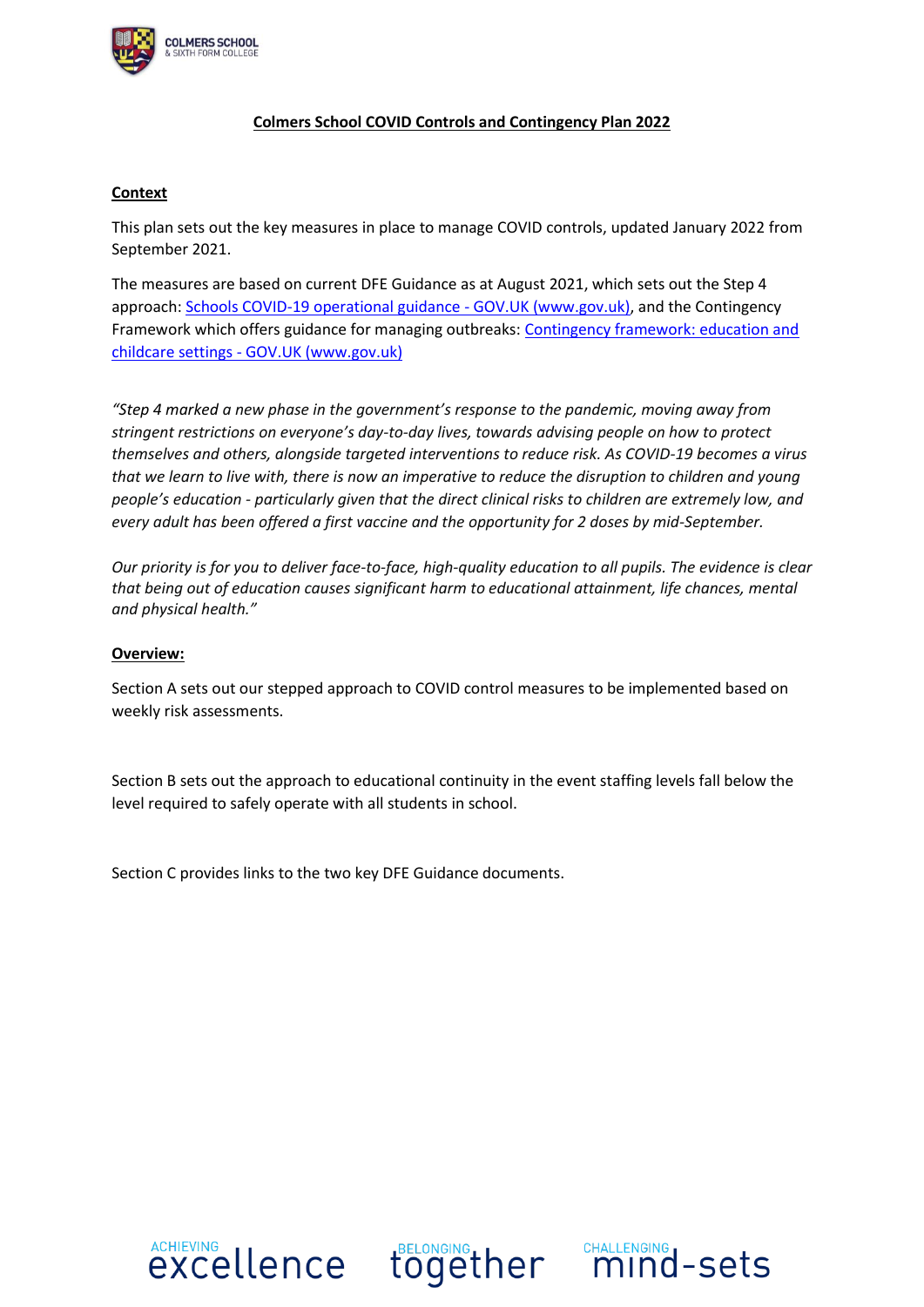

### **A: Colmers COVID-19 Control Measures – Step Up / Step Down Plan**

#### **Decision Making:**

The Headteacher in consultation with the Chair of Governors, will take decisions on a weekly basis regarding the stepping up or down of COVID control measures. Public Health will be consulted in the event of an outbreak, defined as:

- 5 children, pupils, students or staff, who are likely to have mixed closely, test positive for COVID-19 within a 10-day period;
- or
- 10% of children, pupils, students or staff who are likely to have mixed closely test positive for COVID-19 within a 10-day period

Changes will be communicated to staff, students, parents, carers as follows:

| Staff                     | All Staff e-mail & Daily Bulletin                            |
|---------------------------|--------------------------------------------------------------|
| <b>Students</b>           | Form Tutor updates, social media and e-mail                  |
| <b>Parents and Carers</b> | School website, social media, parentmail (text and/or email) |

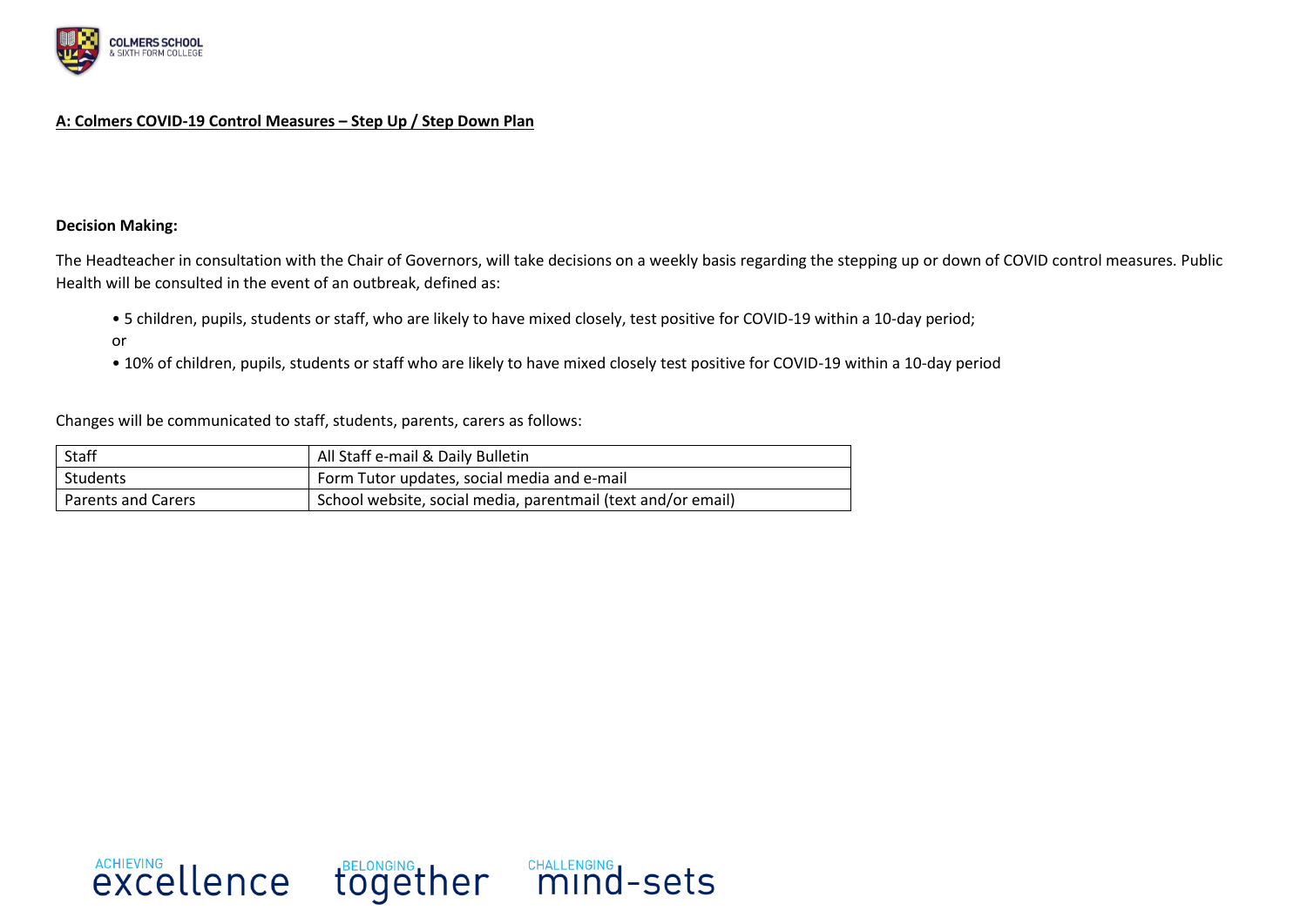

| <b>Baseline</b>                | <b>Type of Control Measure</b>                                                                                                                                                                                                                                                                    | <b>Actions</b>                                                                                                                            | Person / people responsible |
|--------------------------------|---------------------------------------------------------------------------------------------------------------------------------------------------------------------------------------------------------------------------------------------------------------------------------------------------|-------------------------------------------------------------------------------------------------------------------------------------------|-----------------------------|
| Control                        |                                                                                                                                                                                                                                                                                                   | <b>Required - Bold</b>                                                                                                                    |                             |
| <b>Measures</b>                |                                                                                                                                                                                                                                                                                                   | Recommended - Italic                                                                                                                      |                             |
|                                | Hygiene                                                                                                                                                                                                                                                                                           | Sanitiser and wipes in all classrooms                                                                                                     | <b>BBL</b>                  |
| These<br>control               |                                                                                                                                                                                                                                                                                                   | Tissues, bins with lids, Catch it, Kill it, Bin it notices in all classrooms                                                              |                             |
| measures<br>will be            | Cleaning                                                                                                                                                                                                                                                                                          | Enhanced cleaning regime: twice daily for all touch points and toilets                                                                    | <b>BBL</b>                  |
| maintained<br>as a<br>baseline | Ventilation                                                                                                                                                                                                                                                                                       | Classroom doors and 2 windows open in all classrooms and/or<br>mechanical ventilation active.                                             | Class teachers              |
| during the<br>Pandemic         | Testing, self-isolation and<br>Asymptomatic testing on site for all students (1 test) before term starts<br>managing confirmed cases of<br>Twice weekly testing for all staff and students<br>COVID-19<br>COVID-area for symptomatic students to wait, with PPE provided for<br>staff supervising |                                                                                                                                           | <b>BCA</b>                  |
|                                | <b>Face Coverings</b>                                                                                                                                                                                                                                                                             | Staff wear face coverings in corridors and when circulating lessons                                                                       | All staff                   |
|                                |                                                                                                                                                                                                                                                                                                   | Students wear face coverings in corridors and lessons                                                                                     | Students                    |
|                                |                                                                                                                                                                                                                                                                                                   | Staff wear face coverings when circulating in lessons & when at less<br>than 2m in communal areas                                         |                             |
|                                | <b>Social Distancing</b>                                                                                                                                                                                                                                                                          | 2m between teachers' desk and student desks*                                                                                              | <b>BBL</b>                  |
|                                |                                                                                                                                                                                                                                                                                                   | Marking to indicate 2m from front desks (safety zone)*                                                                                    |                             |
|                                |                                                                                                                                                                                                                                                                                                   | 2m distance in communal offices                                                                                                           | All staff                   |
|                                |                                                                                                                                                                                                                                                                                                   | Maintain 1m+ distance from colleagues                                                                                                     |                             |
|                                |                                                                                                                                                                                                                                                                                                   | *Staff are not recommended to teach in the safety zone, however all staff are<br>expected to circulate the classroom even if only briefly |                             |

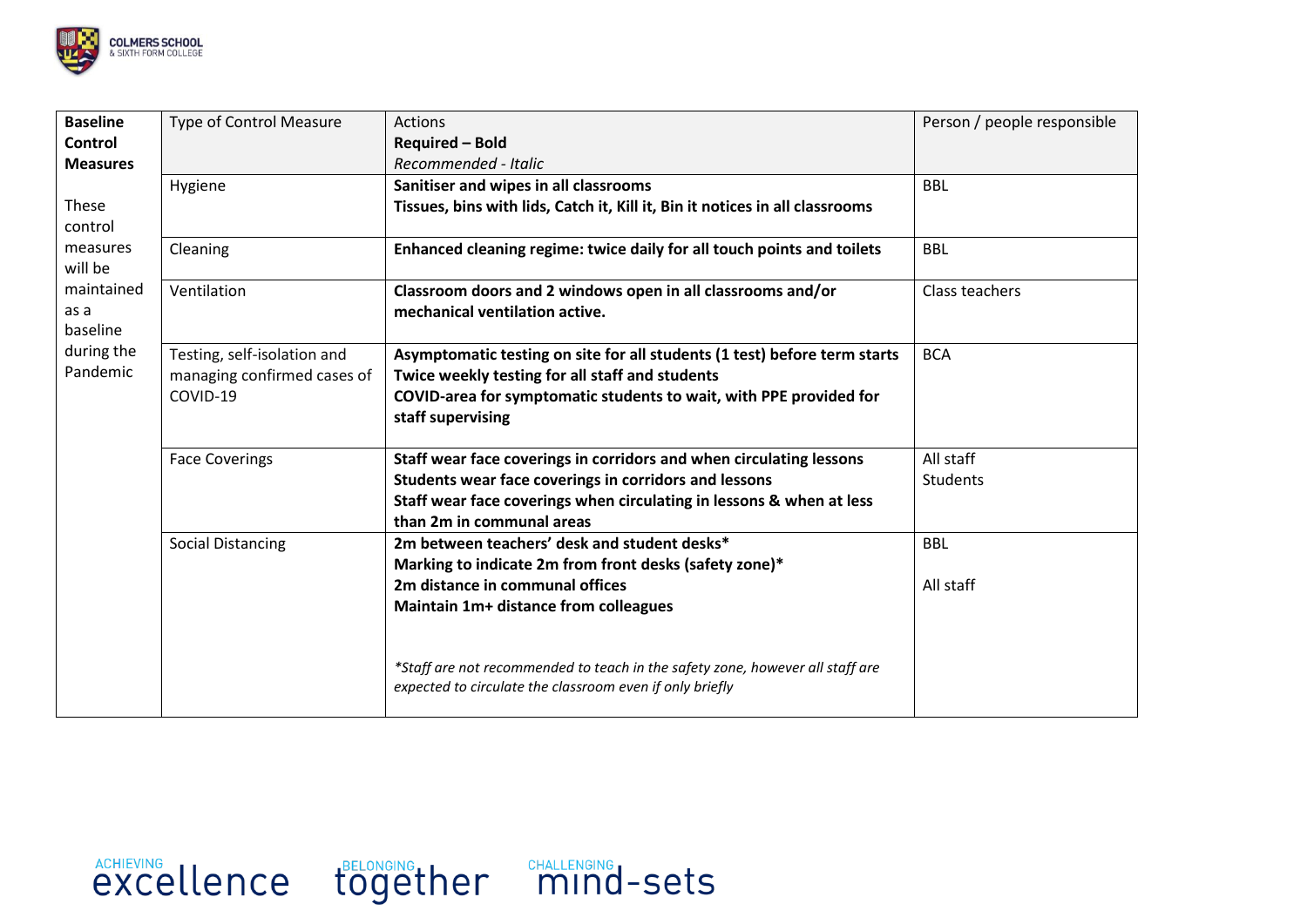

|  | <b>OLMERS SCHOOL</b> |  |  |  |  |
|--|----------------------|--|--|--|--|
|  | SIXTH FORM COLLEGE   |  |  |  |  |

| <b>Enhanced</b>     | <b>Type of Control Measure</b> | <b>Step Up Options</b>                                                                                   |
|---------------------|--------------------------------|----------------------------------------------------------------------------------------------------------|
| <b>Measures</b>     | Testing, self-isolation and    | Daily on-site testing for contacts of positive cases                                                     |
|                     | managing confirmed cases of    |                                                                                                          |
| These               | COVID-19                       |                                                                                                          |
| additional          | <b>Face Coverings</b>          | Staff wear face coverings in corridors √                                                                 |
| control             |                                |                                                                                                          |
| measures<br>will be |                                | Students wear face coverings in corridors √                                                              |
| considered          |                                | Staff wear face coverings when circulating in lessons √                                                  |
| as part of          |                                |                                                                                                          |
| our weekly          |                                | Staff wear face coverings in all communal areas and meetings √                                           |
| risk                |                                |                                                                                                          |
| assessment          |                                | Students wear face coverings in lessons √                                                                |
|                     |                                |                                                                                                          |
|                     | <b>Social Distancing</b>       | Re-introduction of split break and separate external areas for each year group for break and dinner.     |
|                     |                                | 1m+ distance in staff workspaces and all staff meetings less than 15 minutes; 2m+ distance for more than |
|                     |                                | 15 mins. $\checkmark$                                                                                    |
|                     |                                | Students do not change in school for PE but wear PE kit on PE days                                       |
|                     |                                | No face to face contact within 1m $\checkmark$                                                           |
|                     |                                | Teaching within the safety zone $\checkmark$                                                             |
|                     |                                | Desks facing forwards                                                                                    |
|                     |                                | Virtual whole staff briefings / meetings $\checkmark$                                                    |
|                     |                                | Virtual team meetings $\checkmark$                                                                       |
|                     |                                | Virtual meetings with parents and visitors $\checkmark$                                                  |
|                     |                                | Virtual parent/carer evenings, open evening, presentation evening √                                      |
|                     |                                | Staggered end to day                                                                                     |
|                     |                                | Limits to visitors on site √                                                                             |
|                     |                                |                                                                                                          |

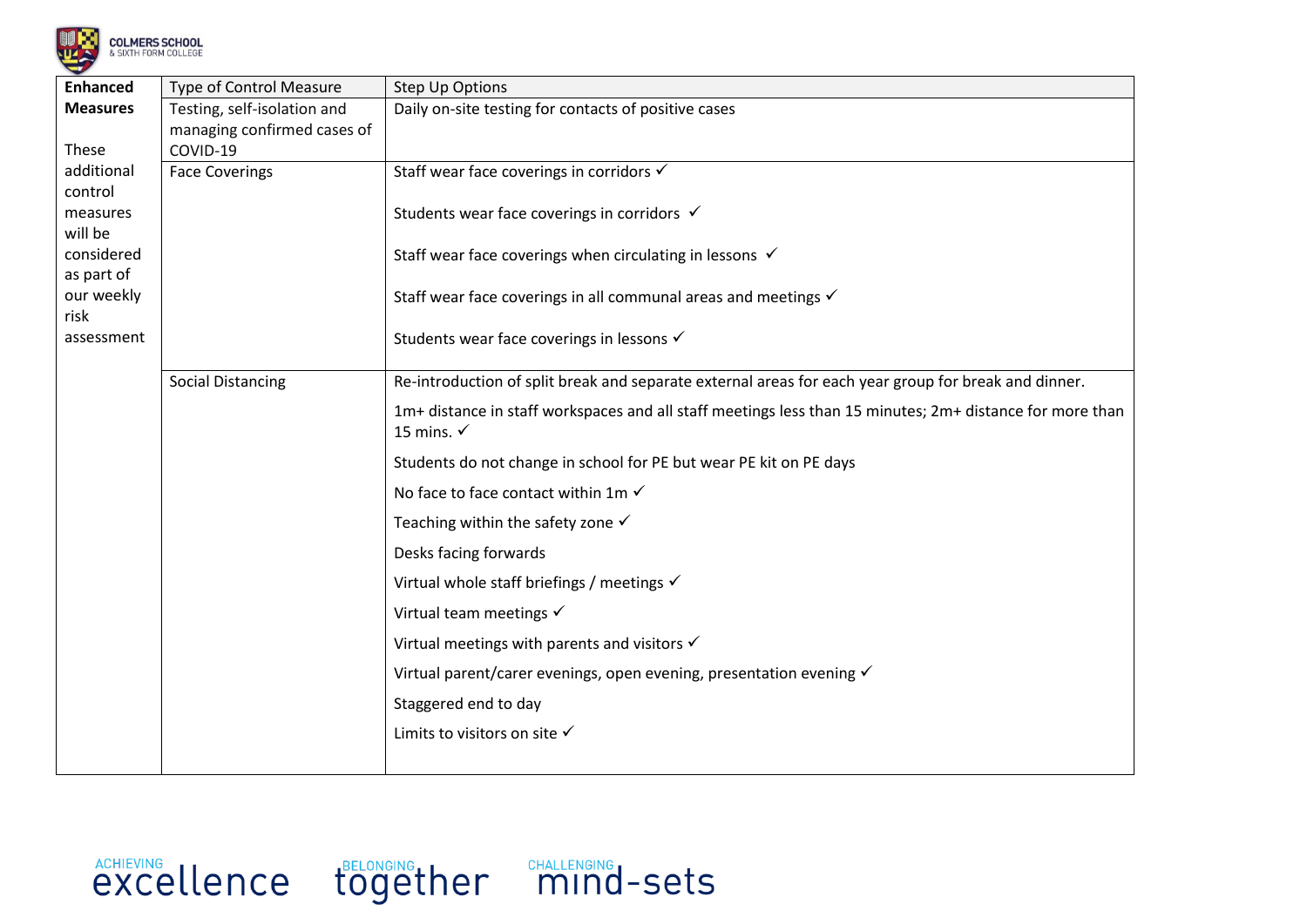

#### **Additional measures for vulnerable staff and those wishing to maintain 2m+ distance:**

All meetings and lessons will provide the opportunity for 2m+ distance for those wishing to observe this strictly; this should be accompanied by an individual staff risk assessment. Circulating the classroom is an integral part of teaching and it is recognised that for staff who are particularly concerned to maintain distance, circulating will remain brief with limited close interactions, still allowing for evaluation of students work and feedback to individuals / the whole class.

The majority of staff have their own classrooms which can be used during break and lunch. In the event that room is timetabled for another group during non-contact time, staff will be able to work in free classrooms and a list of these will be provided on the Staff Portal.

Staff will be offered the option of wearing a 2m+ distance badge which indicates to colleagues and students that they wish to maintain a 2m+ distance and signals a preference for mask wearing during social contact. All staff are expected to be respectful towards those wishing to maintain strict social distancing.

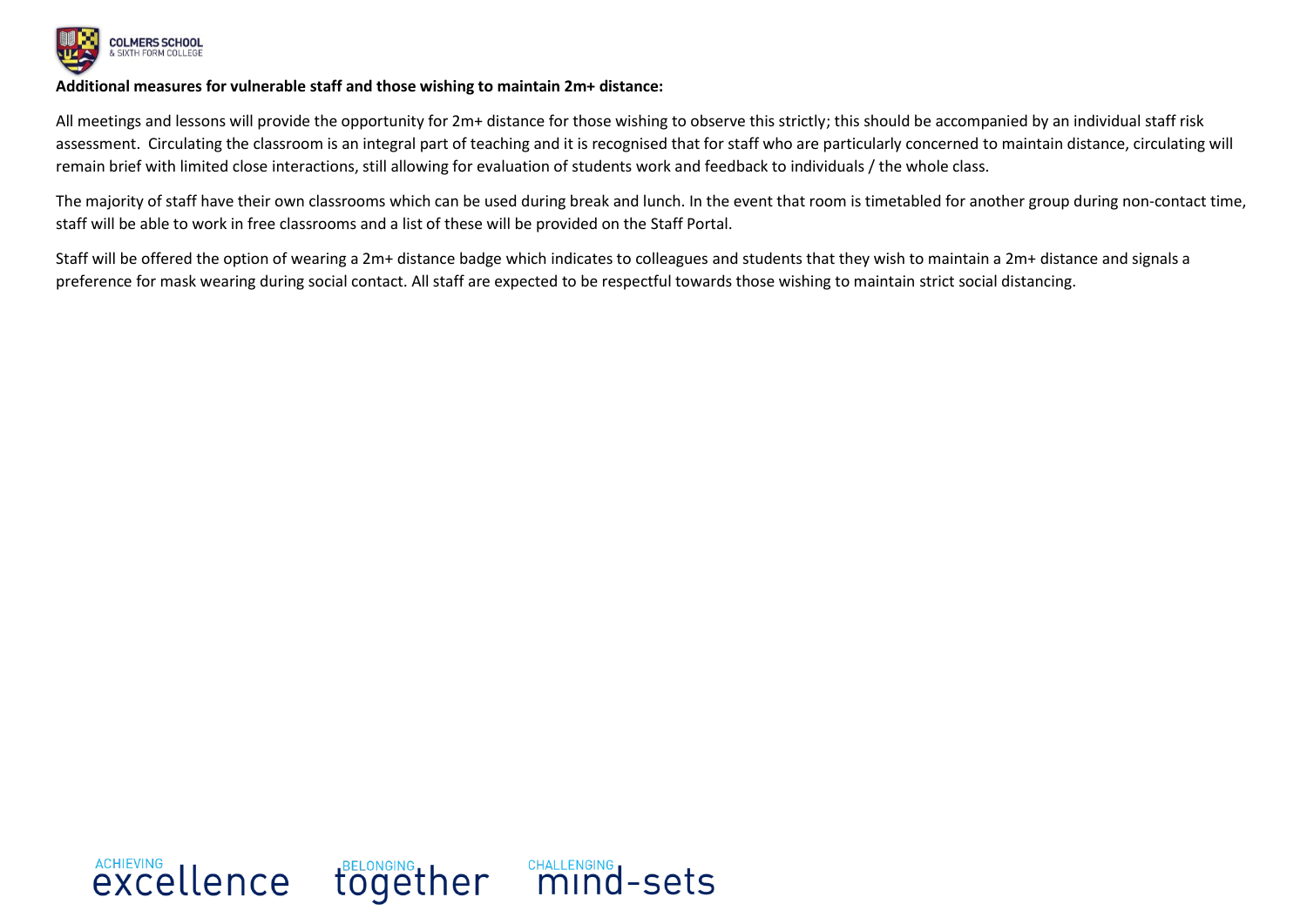

## **B: Colmers COVID-19 Education Continuity Plan**

Every effort will be made to continue educating all students on site. However, we recognise that education may be interrupted during the pandemic due to either of the following scenarios:

- i) An outbreak leads to public health advice that school should be closed to one or more groups of students\*.
- ii) Staffing levels fall below those needed to operate the school safely.

In the event that one or more groups of students are required to work from home, the decision will be taken and communicated to staff, students, parents/carers with as much notice as possible, ideally a minimum of 24 hours in advance but by no later than 8a.m. of any school day.

Every effort will be made to secure supply cover for staff who are absent either due to sickness or due to self-isolation requirements. However, given the risk of an outbreak, it is necessary to make contingency plans for scenarios where staffing levels are insufficient to operate safely.

In the event of insufficient staff to operate the school timetable, groups required to work from home will be rotated on a weekly basis in the following order:

Year 8 Year 9 Year 7 Year 10

Year 11 will only be required to work from home as a last resort in the event there is a full school closure or a public health requirement specific to the year group.

In any partial closure the following measures will be taken to ensure safeguarding of vulnerable students and education continuity for all:

- i) Vulnerable students will be educated on site (subject to Public Health agreement in the event of an outbreak)
- ii) Remote learning arrangements will be put in place for classes not in school, in line with our Remote Learning Plan

## **Safe Staffing Levels:**

| <b>Full Operation</b>                                   | We anticipate being able to operate the full school timetable and school<br>day with up to 7 teaching staff and up to 6 associate staff absent, subject<br>to sufficient capacity within specific roles |
|---------------------------------------------------------|---------------------------------------------------------------------------------------------------------------------------------------------------------------------------------------------------------|
| Operating with a full<br>year group out of<br>school    | This will allow for up to 9 teaching staff to be re-timetabled for the<br>duration of the remote learning arrangement                                                                                   |
| Operating with two<br>full year groups out of<br>school | This will allow for up to 18 teaching staff to be re-timetabled for the<br>duration of the remote learning arrangement                                                                                  |

**EXCELLENCE together mind-sets**